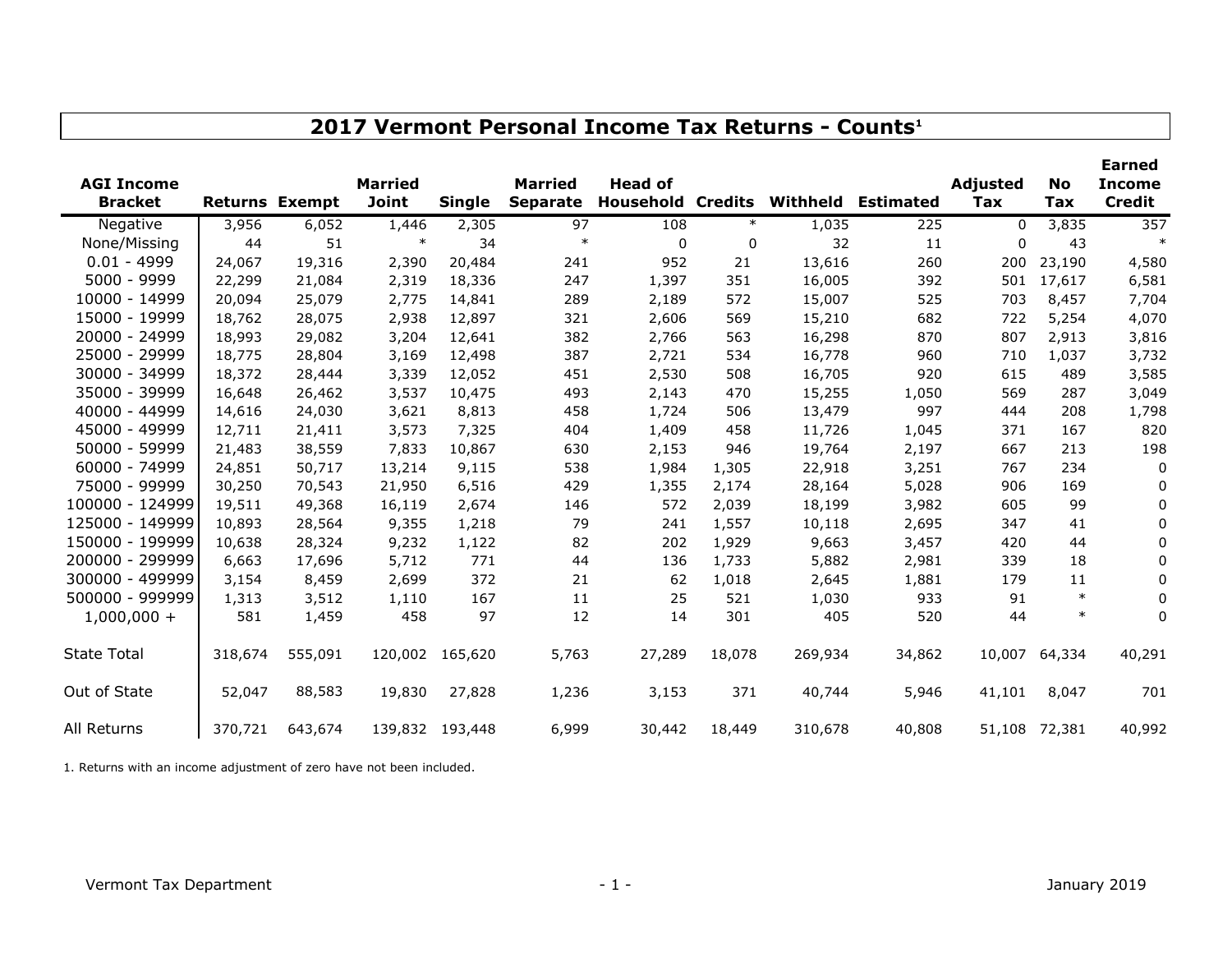| <b>AGI Income</b><br><b>Bracket</b> | <b>Returns</b> | Adjusted       | <b>Vermont</b><br><b>Adjusted</b><br>Gross Income Gross Income <sup>1</sup> | <b>Vermont Tax</b> | Adjusted<br><b>Vermont Tax</b> | <b>Credits</b> | <b>Net</b><br><b>Vermont</b><br><b>Tax</b> | <b>Earned</b><br><b>Income</b><br><b>Credit</b> |
|-------------------------------------|----------------|----------------|-----------------------------------------------------------------------------|--------------------|--------------------------------|----------------|--------------------------------------------|-------------------------------------------------|
|                                     |                |                |                                                                             |                    |                                |                |                                            |                                                 |
| Negative                            | 3,956          | -280,992,211   | 0                                                                           | 687,435            | 687,435                        | 19,071         | 668,364                                    | 128,547                                         |
| None/Missing                        | 44             | 0              | 0                                                                           | 499                | 499                            | $\mathbf 0$    | 499 *                                      |                                                 |
| $0.01 - 4999$                       | 24,067         | 58,298,350     | 57,983,788                                                                  | 48,640             | 48,346                         | 347            | 47,999                                     | 635,503                                         |
| 5000 - 9999                         | 22,299         | 165,501,013    | 163,512,236                                                                 | 334,538            | 329,873                        | 12,309         | 317,564                                    | 2,394,459                                       |
| 10000 - 14999                       | 20,094         | 250,001,904    | 245,480,502                                                                 | 1,301,543          | 1,271,421                      | 48,885         | 1,222,536                                  | 4,178,527                                       |
| 15000 - 19999                       | 18,762         | 327,858,974    | 321,407,282                                                                 | 3,159,043          | 3,077,403                      | 81,016         | 2,996,388                                  | 4,808,331                                       |
| 20000 - 24999                       | 18,993         | 427,889,122    | 418,762,167                                                                 | 5,712,563          | 5,565,053                      | 120,401        | 5,444,652                                  | 4,499,766                                       |
| 25000 - 29999                       | 18,775         | 516,580,983    | 506,448,170                                                                 | 8,604,346          | 8,417,161                      | 141,258        | 8,275,903                                  | 3,541,710                                       |
| 30000 - 34999                       | 18,372         | 595,865,589    | 585,490,560                                                                 | 11,371,553         | 11,164,557                     | 161,725        | 11,002,833                                 | 2,478,739                                       |
| 35000 - 39999                       | 16,648         | 623,845,636    | 613,065,616                                                                 | 12,961,236         | 12,726,569                     | 190,375        | 12,536,194                                 | 1,373,329                                       |
| 40000 - 44999                       | 14,616         | 620,231,171    | 610,194,049                                                                 | 13,659,693         | 13,437,082                     | 236,962        | 13,200,120                                 | 672,576                                         |
| 45000 - 49999                       | 12,711         | 603,259,387    | 594,472,730                                                                 | 13,960,226         | 13,747,833                     | 256,316        | 13,491,517                                 | 211,330                                         |
| 50000 - 59999                       | 21,483         | 1,177,705,862  | 1,158,626,132                                                               | 29,795,571         | 29,285,707                     | 596,489        | 28,689,218                                 | 22,621                                          |
| 60000 - 74999                       | 24,851         | 1,667,813,896  | 1,639,671,254                                                               | 45,567,980         | 44,740,275                     | 1,038,509      | 43,701,766                                 | 0                                               |
| 75000 - 99999                       | 30,250         | 2,621,174,945  | 2,581,505,779                                                               | 76,886,502         | 75,614,117                     | 2,040,852      | 73,573,265                                 | $\Omega$                                        |
| 100000 - 124999                     | 19,511         | 2,173,812,367  | 2,140,574,339                                                               | 75,285,391         | 74,086,797                     | 2,292,872      | 71,793,925                                 | $\Omega$                                        |
| 125000 - 149999                     | 10,893         | 1,485,338,575  | 1,460,839,956                                                               | 58,674,072         | 57,659,587                     | 2,060,434      | 55,599,153                                 | $\Omega$                                        |
| 150000 - 199999                     | 10,638         | 1,819,942,773  | 1,783,042,330                                                               | 81,145,633         | 79,458,403                     | 3,561,385      | 75,897,018                                 | 0                                               |
| 200000 - 299999                     | 6,663          | 1,592,022,131  | 1,550,123,388                                                               | 82,888,374         | 80,663,999                     | 4,566,225      | 76,097,774                                 | 0                                               |
| 300000 - 499999                     | 3,154          | 1,181,556,645  | 1,143,862,550                                                               | 75,105,929         | 72,705,535                     | 4,634,949      | 68,070,586                                 | 0                                               |
| 500000 - 999999                     | 1,313          | 878,850,749    | 840,771,162                                                                 | 64,443,810         | 61,573,370                     | 4,747,674      | 56,825,696                                 | $\Omega$                                        |
| $1,000,000 +$                       | 581            | 1,742,432,807  | 1,628,742,617                                                               | 133,028,050        | 124,872,320                    | 19,602,054     | 105,270,266                                | 0                                               |
| <b>State Total</b>                  | 318,674        | 20,248,990,668 | 20,044,576,608                                                              | 794,622,627        | 771,133,344                    | 46,410,108     | 724,723,236                                | 24,945,456                                      |
| Out of State                        | 52,047         | 15,510,381,890 | 1,491,877,910                                                               | 1,058,488,706      | 61,365,941                     | 701,872        | 60,664,069                                 | 248,951                                         |
| All Returns                         | 370,721        | 35,759,372,558 | 21,536,454,518                                                              | 1,853,111,333      | 832,499,285                    | 47,111,980     | 785,387,304                                | 25,194,407                                      |

**2017 Vermont Personal Income Tax Returns - Dollars**

1. AGI multiplied by the income adjustment percent on Line 21, representing the total AGI allocated to Vermont.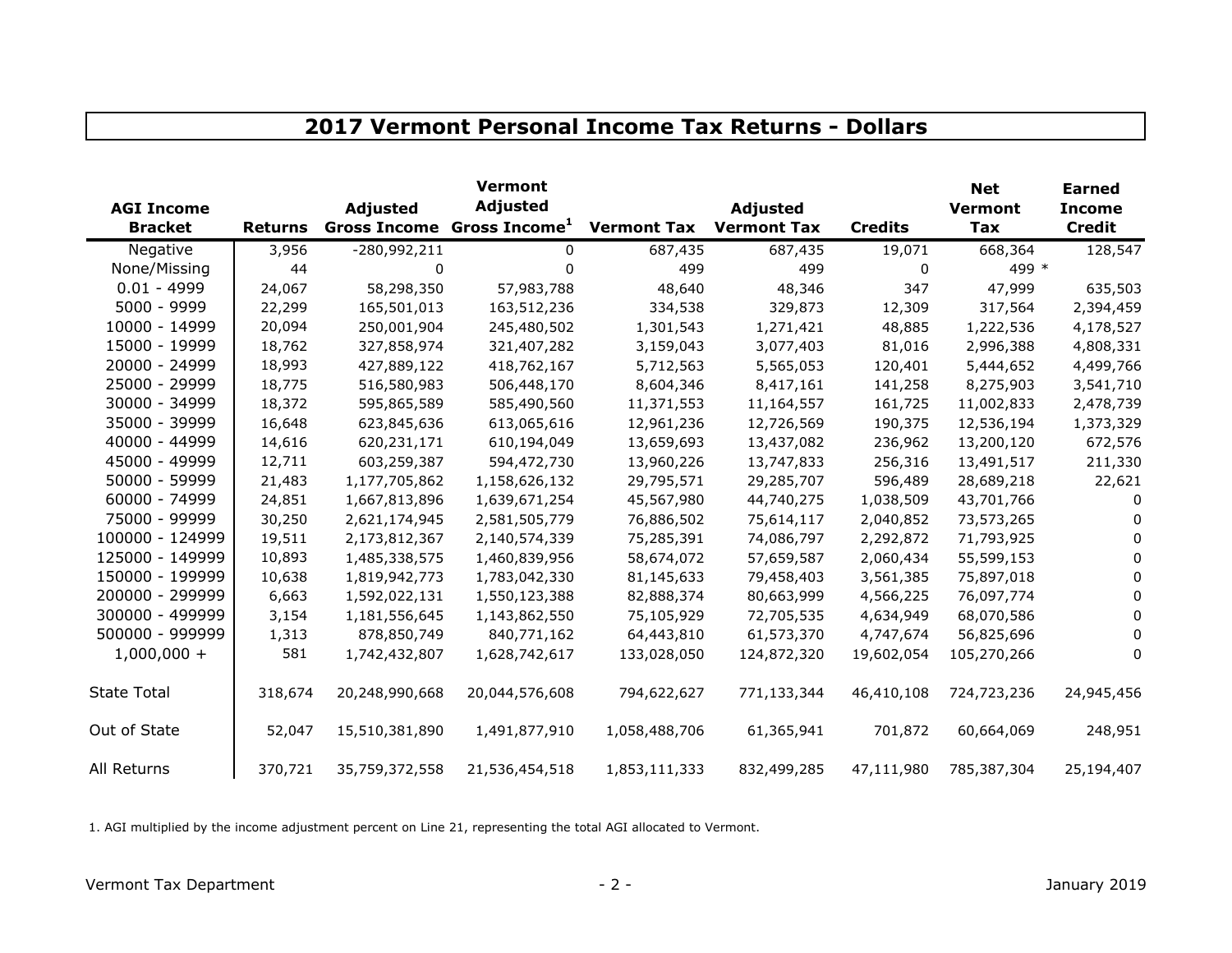| 2017 Vermont Personal Income Tax Returns - Taxable Income Summary   |                |                                                           |                                                         |                                                             |                                                  |                    |                                                 |                |                                            |                                                 |  |
|---------------------------------------------------------------------|----------------|-----------------------------------------------------------|---------------------------------------------------------|-------------------------------------------------------------|--------------------------------------------------|--------------------|-------------------------------------------------|----------------|--------------------------------------------|-------------------------------------------------|--|
| <b>Vermont</b><br><b>Taxable</b><br><b>Income</b><br><b>Bracket</b> | <b>Returns</b> | <b>Returns</b><br>with TI<br>Adjust-<br>ment <sup>1</sup> | <b>Federal</b><br><b>Taxable</b><br>Income <sup>2</sup> | <b>Taxable</b><br><b>Income</b><br>Adjustments <sup>3</sup> | Vermont<br><b>Taxable</b><br>Income <sup>4</sup> | <b>Vermont Tax</b> | <b>Adjusted</b><br><b>Vermont</b><br><b>Tax</b> | <b>Credits</b> | <b>Net</b><br><b>Vermont</b><br><b>Tax</b> | <b>Earned</b><br><b>Income</b><br><b>Credit</b> |  |
| None/Missing                                                        | 63,267         | 204                                                       | 1,472,802                                               | 1,472,802                                                   | $\Omega$                                         | 1,859,750          | 1,806,820                                       | 58,587         | 1,748,233                                  | 14,333,037                                      |  |
| $0.01 - 4999$                                                       | 24,583         | 4,303                                                     | 60,220,598                                              | 3,102,981                                                   | 57,117,617                                       | 2,031,760          | 1,993,641                                       | 42,444         | 1,951,197                                  | 4,407,786                                       |  |
| 5000 - 9999                                                         | 20,395         | 3,375                                                     | 155,216,295                                             | 3,134,614                                                   | 152,081,681                                      | 5,373,696          | 5,252,318                                       | 114,530        | 5,137,788                                  | 3,277,076                                       |  |
| 10000 - 14999                                                       | 19,467         | 3,182                                                     | 245,434,059                                             | 2,373,915                                                   | 243,060,144                                      | 8,585,758          | 8,401,172                                       | 163,365        | 8,237,807                                  | 2,000,328                                       |  |
| 15000 - 19999                                                       | 18,854         | 3,445                                                     | 331,280,323                                             | 1,418,283                                                   | 329,862,040                                      | 11,653,441         | 11,414,692                                      | 203,512        | 11,211,180                                 | 813,023                                         |  |
| 20000 - 24999                                                       | 17,724         | 3,755                                                     | 398,311,493                                             | 597,089                                                     | 397,714,404                                      | 14,093,934         | 13,848,922                                      | 227,597        | 13,621,324                                 | 102,020                                         |  |
| 25000 - 29999                                                       | 16,128         | 4,140                                                     | 442,039,635                                             | $-879,682$                                                  | 442,919,317                                      | 15,711,995         | 15,449,243                                      | 257,886        | 15,191,357                                 | 7,653                                           |  |
| 30000 - 34999                                                       | 14,456         | 4,469                                                     | 466,929,226                                             | $-1,965,793$                                                | 468,895,019                                      | 16,630,307         | 16,367,894                                      | 317,195        | 16,050,699                                 | 1,598                                           |  |
| 35000 - 39999                                                       | 13,127         | 4,783                                                     | 489,040,431                                             | $-2,528,993$                                                | 491,569,424                                      | 17,601,209         | 17,326,943                                      | 353,423        | 16,973,520                                 | 1,377                                           |  |
| 40000 - 44999                                                       | 11,581         | 4,727                                                     | 487,436,790                                             | $-3,987,480$                                                | 491,424,270                                      | 18,375,081         | 18,073,968                                      | 365,239        | 17,708,729                                 | 666                                             |  |
| 45000 - 49999                                                       | 10,004         | 4,455                                                     | 470,402,332                                             | $-4,394,279$                                                | 474,796,611                                      | 18,359,924         | 18,079,251                                      | 439,480        | 17,639,771                                 | 892                                             |  |
| 50000 - 59999                                                       | 16,822         | 8,452                                                     | 911,913,428                                             | $-10,828,664$                                               | 922,742,092                                      | 36,401,699         | 35,794,706                                      | 871,312        | 34,923,395                                 | 0                                               |  |
| 60000 - 74999                                                       | 19,294         | 11,344                                                    | 1,273,931,184                                           | $-20,850,119$                                               | 1,294,781,303                                    | 53,206,247         | 52,296,486                                      | 1,420,568      | 50,875,918                                 | 0                                               |  |
| 75000 - 99999                                                       | 20,982         | 15,159                                                    | 1,767,288,660                                           | $-42,849,143$                                               | 1,810,137,803                                    | 83,403,784         | 82,004,687                                      | 2,518,999      | 79,485,687                                 | 0                                               |  |
| 100000 - 124999                                                     | 11,110         | 9,582                                                     | 1,193,970,300                                           | $-40,909,693$                                               | 1,234,879,993                                    | 62,786,937         | 61,667,728                                      | 2,298,430      | 59,369,298                                 | 0                                               |  |
| 125000 - 149999                                                     | 6,373          | 5,937                                                     | 832,480,358                                             | $-36,308,775$                                               | 868,789,133                                      | 46,917,980         | 45,899,237                                      | 2,043,614      | 43,855,623                                 | 0                                               |  |
| 150000 - 199999                                                     | 6,271          | 6,067                                                     | 1,018,589,089                                           | $-57,000,326$                                               | 1,075,589,415                                    | 62,577,797         | 61,109,932                                      | 3,073,659      | 58,036,273                                 | 0                                               |  |
| 200000 - 299999                                                     | 4,299          | 4,246                                                     | 964,965,661                                             | $-64,801,708$                                               | 1,029,767,369                                    | 66,426,067         | 64,524,150                                      | 3,747,460      | 60,776,690                                 | 0                                               |  |
| 300000 - 499999                                                     | 2,282          | 2,266                                                     | 800,630,429                                             | $-66,610,832$                                               | 867,241,261                                      | 63,035,868         | 60,937,459                                      | 4,334,610      | 56,602,849                                 | 0                                               |  |
| 500000 - 999999                                                     | 1,125          | 1,121                                                     | 695,976,214                                             | $-59,700,212$                                               | 755,676,426                                      | 60,073,343         | 57,380,054                                      | 4,309,742      | 53,070,312                                 | 0                                               |  |
| $1000000 +$                                                         | 530            | 529                                                       | 1,458,599,239                                           | $-45,445,389$                                               | 1,504,044,628                                    | 129,516,050        | 121,504,042                                     | 19,248,458     | 102,255,583                                | 0                                               |  |
| <b>State Total</b>                                                  | 318,674        | 105,541                                                   | 14,466,128,546                                          | -446,961,404                                                | 14,913,089,950                                   | 794,622,627        | 771,133,344                                     | 46,410,108     | 724,723,236                                | 24,945,456                                      |  |
| Out of State                                                        | 52,047         | 19,789                                                    | 11,685,924,163                                          | $-1,619,305,210$                                            | 13,305,229,373                                   | 1,058,488,706      | 61,365,941                                      | 701,872        | 60,664,069                                 | 248,951                                         |  |
| All Returns                                                         | 370,721        | 125,330                                                   | 26,152,052,709                                          | $-2,066,266,614$                                            | 28,218,319,323                                   | 1,853,111,333      | 832,499,285                                     | 47,111,980     | 785,387,304                                | 25,194,407                                      |  |

1. The number of returns with any entry on lines 12 through 14 (adjustments to Federal Taxable Income for Vermont purposes) of IN111

2. The total Federal Taxable Income reported on line 11 of IN111

3. The net of additions and subtractions to Federal Taxable Income reported on lines 12 through 14. of IN111

4. The total Taxable Income (TI) reported on line 15 of the IN111 for an income bracket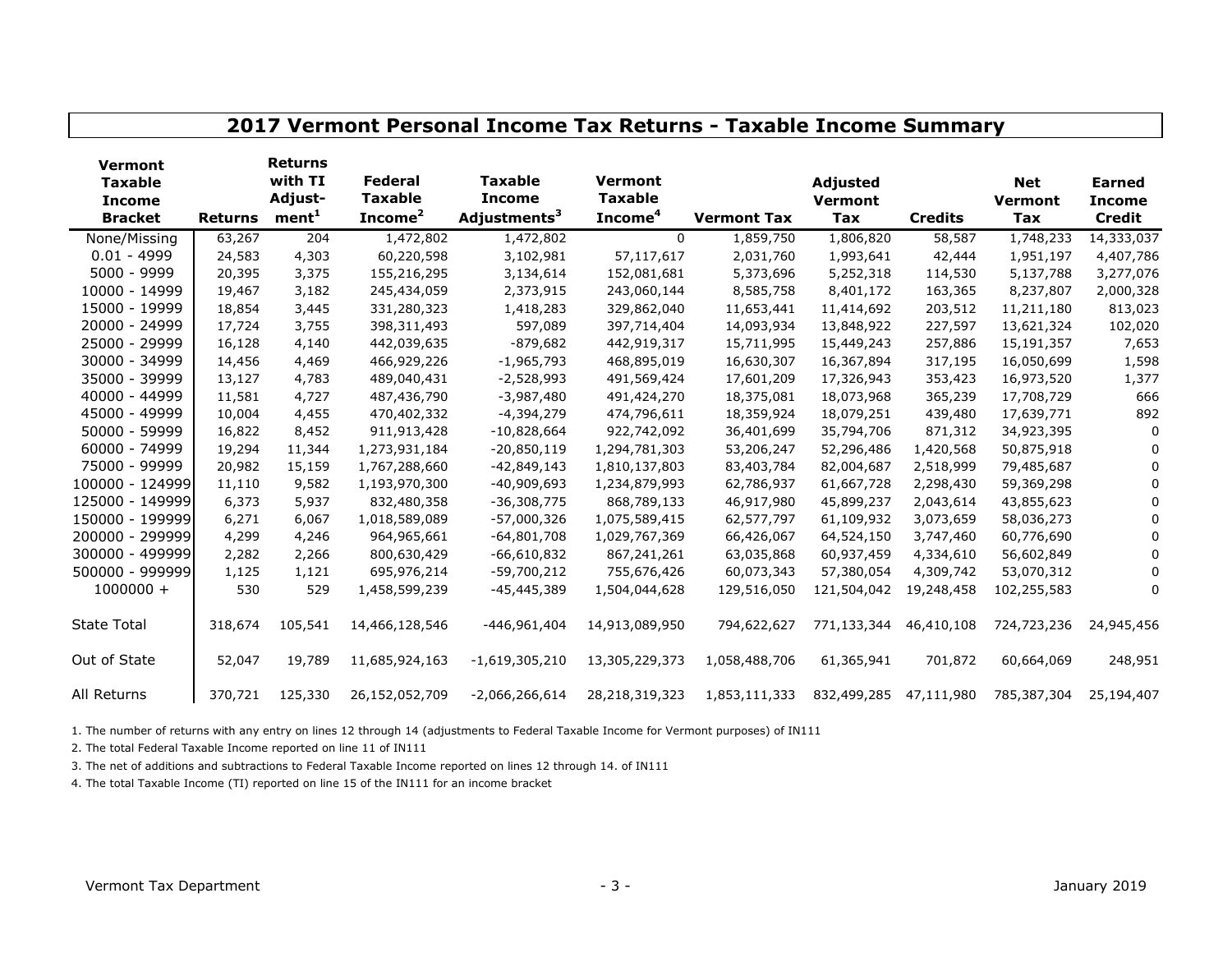## **2017 Vermont Personal Income Tax Returns - Age 65 and Over Individuals**

| <b>AGI Income</b>  |                |               | <b>Married</b> |               | <b>Married</b>  | <b>Head of</b> | Adjusted                      | <b>Federal</b><br><b>Taxable</b> | <b>Vermont</b><br><b>Taxable</b> | <b>Net</b>                   |
|--------------------|----------------|---------------|----------------|---------------|-----------------|----------------|-------------------------------|----------------------------------|----------------------------------|------------------------------|
| <b>Bracket</b>     | <b>Returns</b> | <b>Exempt</b> | <b>Joint</b>   | <b>Single</b> | <b>Separate</b> |                | <b>Household Gross Income</b> | <b>Income</b>                    | <b>Income</b>                    | <b>Vermont</b><br><b>Tax</b> |
| Negative           | 1,826          | 2,599         | 740            | 1,045         | 32              | 9              | $-109,827,237$                | $-62,418,512$                    | 2,741,894                        | 177,710                      |
| None/Missing       | 18             | 24            | 6              | 11            | 1               | 0              | 0                             | $-41,138$                        | 0                                | 0                            |
| $0.01 - 4999$      | 6,765          | 8,440         | 1,646          | 5,000         | 62              | 57             | 13,131,208                    | $-4,495,966$                     | 228,363                          | 10,959                       |
| 5000 - 9999        | 5,130          | 6,659         | 1,501          | 3,542         | 51              | 36             | 38,493,843                    | $-4,616,581$                     | 114,441                          | 4,374                        |
| 10000 - 14999      | 5,343          | 7,076         | 1,659          | 3,559         | 67              | 58             | 66,487,879                    | $-1,248,745$                     | 3,017,475                        | 109,172                      |
| 15000 - 19999      | 4,083          | 5,728         | 1,493          | 2,486         | 40              | 64             | 70,953,341                    | 8,871,384                        | 11,351,216                       | 398,436                      |
| 20000 - 24999      | 3,276          | 4,753         | 1,361          | 1,837         | 47              | 31             | 73,618,434                    | 16,000,404                       | 17,532,156                       | 612,874                      |
| 25000 - 29999      | 2,933          | 4,340         | 1,291          | 1,580         | 32              | 30             | 80,522,600                    | 26,059,305                       | 26,587,259                       | 928,506                      |
| 30000 - 34999      | 2,589          | 3,884         | 1,195          | 1,329         | 41              | 24             | 83,906,465                    | 34,231,951                       | 34,608,182                       | 1,206,070                    |
| 35000 - 39999      | 2,464          | 3,726         | 1,133          | 1,257         | 50              | 24             | 92,344,637                    | 43,832,098                       | 44,305,094                       | 1,548,249                    |
| 40000 - 44999      | 2,242          | 3,335         | 1,017          | 1,143         | 51              | 31             | 95,277,411                    | 50,978,099                       | 51,072,281                       | 1,775,062                    |
| 45000 - 49999      | 2,062          | 3,052         | 922            | 1,074         | 42              | 24             | 97,977,143                    | 56,787,053                       | 56,956,311                       | 1,997,211                    |
| 50000 - 59999      | 4,072          | 6,165         | 1,917          | 2,042         | 61              | 52             | 223,625,329                   | 138,510,654                      | 138,728,816                      | 5,050,474                    |
| 60000 - 74999      | 5,480          | 8,663         | 2,928          | 2,406         | 86              | 60             | 367,579,696                   | 244,723,030                      | 244,950,919                      | 9,466,857                    |
| 75000 - 99999      | 6,843          | 11,801        | 4,672          | 2,054         | 62              | 55             | 592,420,866                   | 418,548,459                      | 420,688,418                      | 16,826,452                   |
| 100000 - 124999    | 4,296          | 7,785         | 3,261          | 982           | 31              | 22             | 478,805,729                   | 351,442,726                      | 355,891,460                      | 15,846,573                   |
| 125000 - 149999    | 2,440          | 4,446         | 1,897          | 520           | 13              | 10             | 333,330,360                   | 251,287,097                      | 256,985,646                      | 12,536,480                   |
| 150000 - 199999    | 2,477          | 4,552         | 1,950          | 501           | 23              | 3              | 424,829,951                   | 322,589,794                      | 334,861,669                      | 17,692,970                   |
| 200000 - 299999    | 1,761          | 3,247         | 1,374          | 364           | 18              | 5              | 422,335,771                   | 328,487,678                      | 347,447,994                      | 20,236,483                   |
| 300000 - 499999    | 847            | 1,558         | 666            | 170           | 6               | 5              | 318,439,315                   | 251,856,321                      | 274,858,189                      | 17,876,765                   |
| 500000 - 999999    | 325            | 583           | 241            | 79            | 2               | 3              | 217,397,779                   | 176,831,612                      | 194,170,599                      | 13,820,655                   |
| $1000000 +$        | 175            | 312           | 129            | 42            | 4               | 0              | 674,535,050                   | 572,441,493                      | 563,740,452                      | 41,860,439                   |
| <b>State Total</b> | 67,447         | 102,728       | 32,999         | 33,023        | 822             | 603            | 4,656,185,570                 | 3,220,658,216                    | 3,380,838,834                    | 179,982,771                  |
| Out of State       | 5,499          | 9,194         | 3,452          | 1,847         | 164             | 36             | 6,519,327,621                 | 4,125,714,485                    | 5,042,457,641                    | 12,086,652                   |
| All Returns        | 72,946         | 111,922       |                | 36,451 34,870 | 986             | 639            | 11,175,513,191                | 7,346,372,701                    | 8,423,296,475                    | 192,069,423                  |